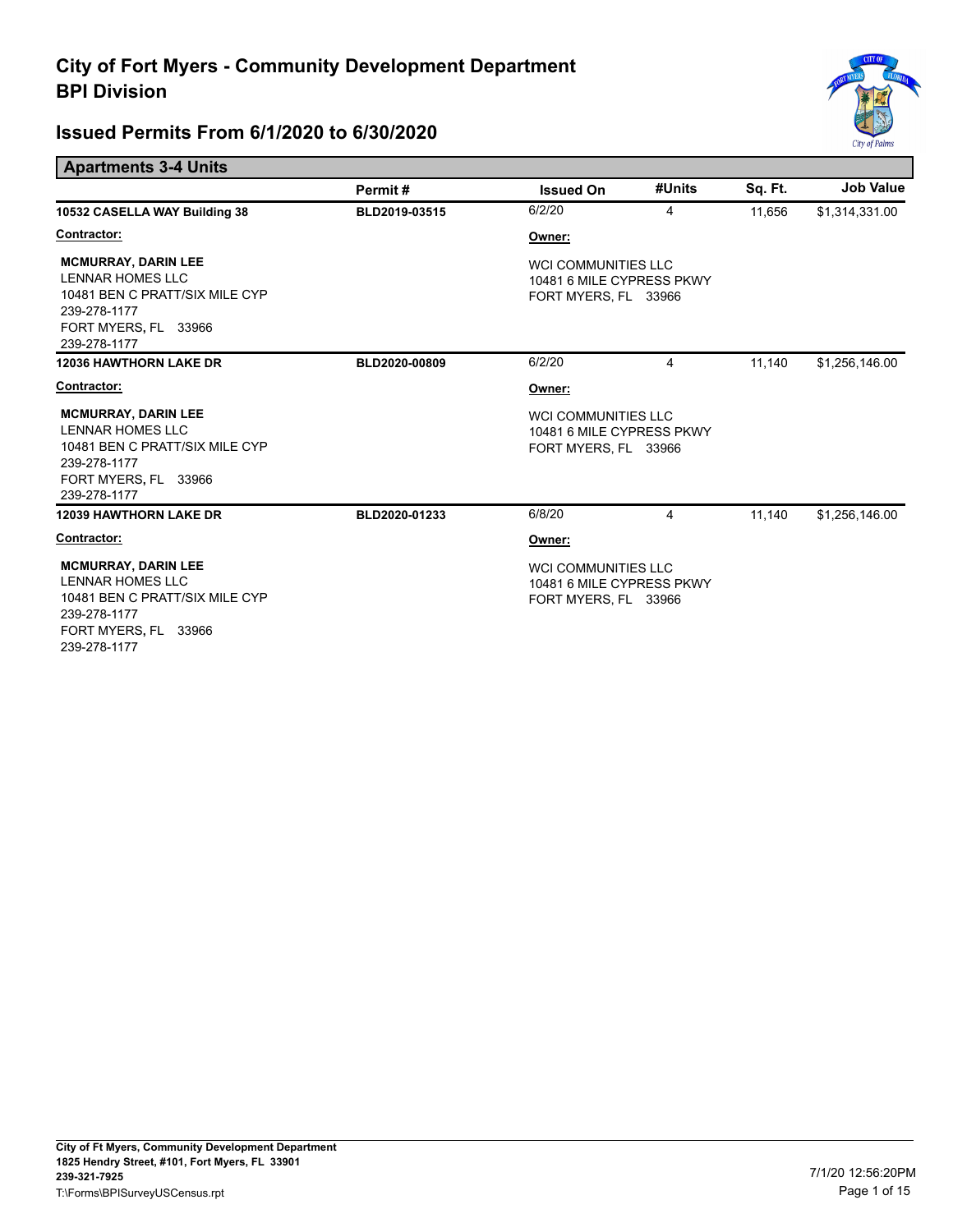

| <b>Apartments 5+ Units</b>                                                                                                                    |               |                                                                                 |        |         |                  |
|-----------------------------------------------------------------------------------------------------------------------------------------------|---------------|---------------------------------------------------------------------------------|--------|---------|------------------|
|                                                                                                                                               | Permit#       | <b>Issued On</b>                                                                | #Units | Sq. Ft. | <b>Job Value</b> |
| <b>11796 GRAND BELVEDERE WAY</b>                                                                                                              | BLD2019-03914 | 6/2/20                                                                          | 6      | 13,984  | \$1,576,836.00   |
| Contractor:                                                                                                                                   |               | Owner:                                                                          |        |         |                  |
| <b>MCMURRAY, DARIN LEE</b><br>LENNAR HOMES LLC<br>10481 BEN C PRATT/SIX MILE CYP<br>239-278-1177<br>FORT MYERS, FL 33966<br>239-278-1177      |               | <b>WCI COMMUNITIES LLC</b><br>10481 6 MILE CYPRESS PKWY<br>FORT MYERS, FL 33966 |        |         |                  |
| <b>11797 GRAND BELVEDERE WAY</b>                                                                                                              | BLD2020-00499 | 6/2/20                                                                          | 6      | 13.984  | \$1,576,836.00   |
| Contractor:                                                                                                                                   |               | Owner:                                                                          |        |         |                  |
| <b>MCMURRAY, DARIN LEE</b><br>LENNAR HOMES LLC<br>10481 BEN C PRATT/SIX MILE CYP<br>239-278-1177<br>FORT MYERS, FL 33966<br>239-278-1177      |               | <b>WCI COMMUNITIES LLC</b><br>10481 6 MILE CYPRESS PKWY<br>FORT MYERS, FL 33966 |        |         |                  |
| 2220 W FIRST ST                                                                                                                               | BLD2020-00508 | 6/25/20                                                                         | 318    | 121,445 | \$34,931,120.00  |
| Contractor:                                                                                                                                   |               | Owner:                                                                          |        |         |                  |
| <b>DEANGELIS, JOHN M</b><br>DEANGELIS DIAMOND CONSTRUCTION LLC<br>6635 WILLOW PARK DRIVE (239) 594-1994<br>NAPLES, FL 34109<br>(239) 594-1994 |               | <b>ESH FORT MYERS LLC</b><br>495 SOUTH HIGH ST STE 150<br>COLUMBUS, OH 43215    |        |         |                  |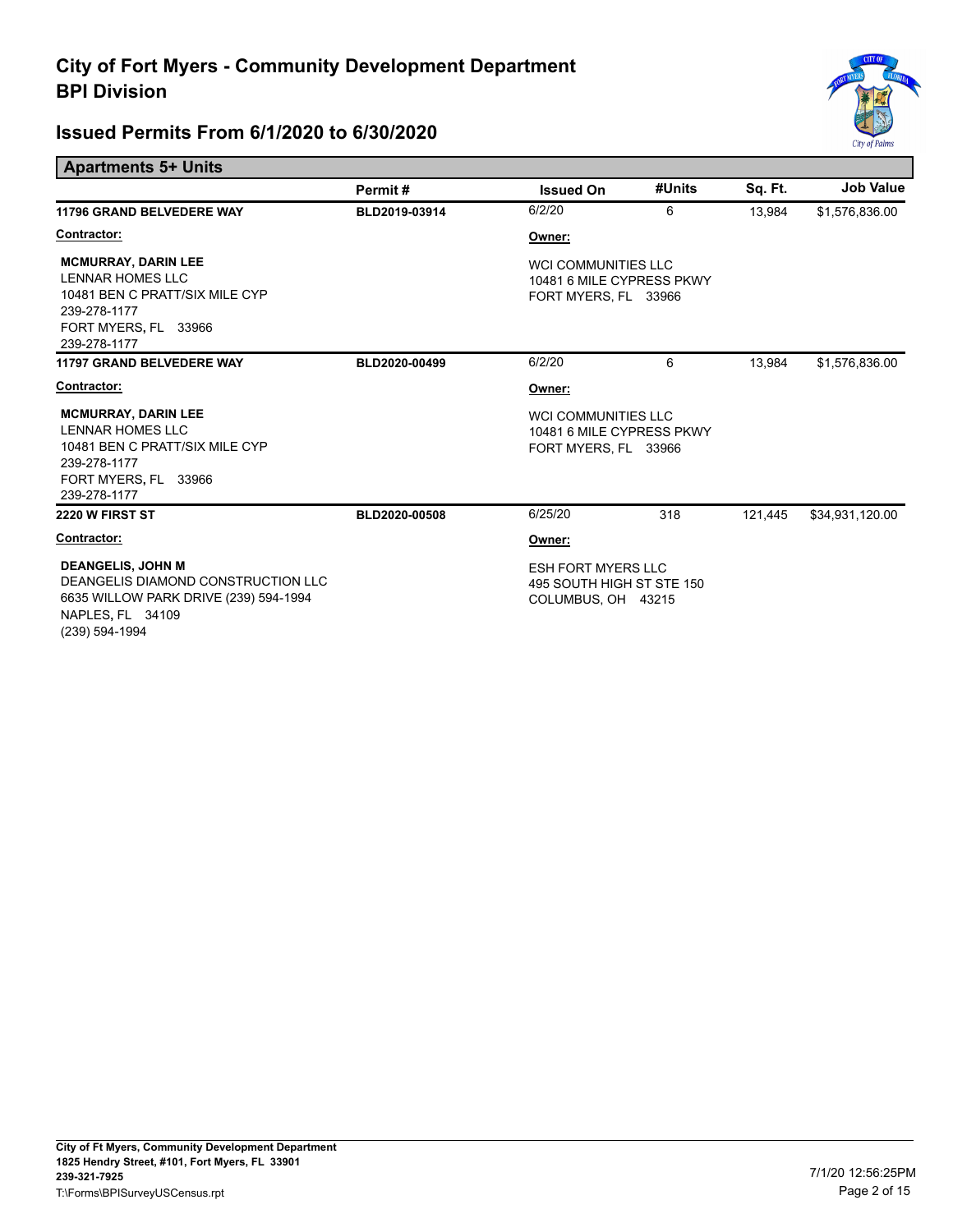

| <b>Duplex</b>                                                                                                                    |               |                                                                 |        |         |                  |
|----------------------------------------------------------------------------------------------------------------------------------|---------------|-----------------------------------------------------------------|--------|---------|------------------|
|                                                                                                                                  | Permit#       | <b>Issued On</b>                                                | #Units | Sq. Ft. | <b>Job Value</b> |
| <b>1708 1710 PALMETTO AVE</b>                                                                                                    | BLD2020-01122 | 6/23/20                                                         | 2      | 2.196   | \$268,922.00     |
| Contractor:                                                                                                                      |               | Owner:                                                          |        |         |                  |
| <b>MCDANIEL, KALUNDA</b><br>MAC & SON ENTERPRISE, INC<br>1402 BROOKHILL DR. 239-334-2488<br>FORT MYERS, FL 33916<br>239-334-2488 |               | <b>WILLIAMS MELVIN</b><br>2643 GUAVA ST<br>FORT MYERS, FL 33916 |        |         |                  |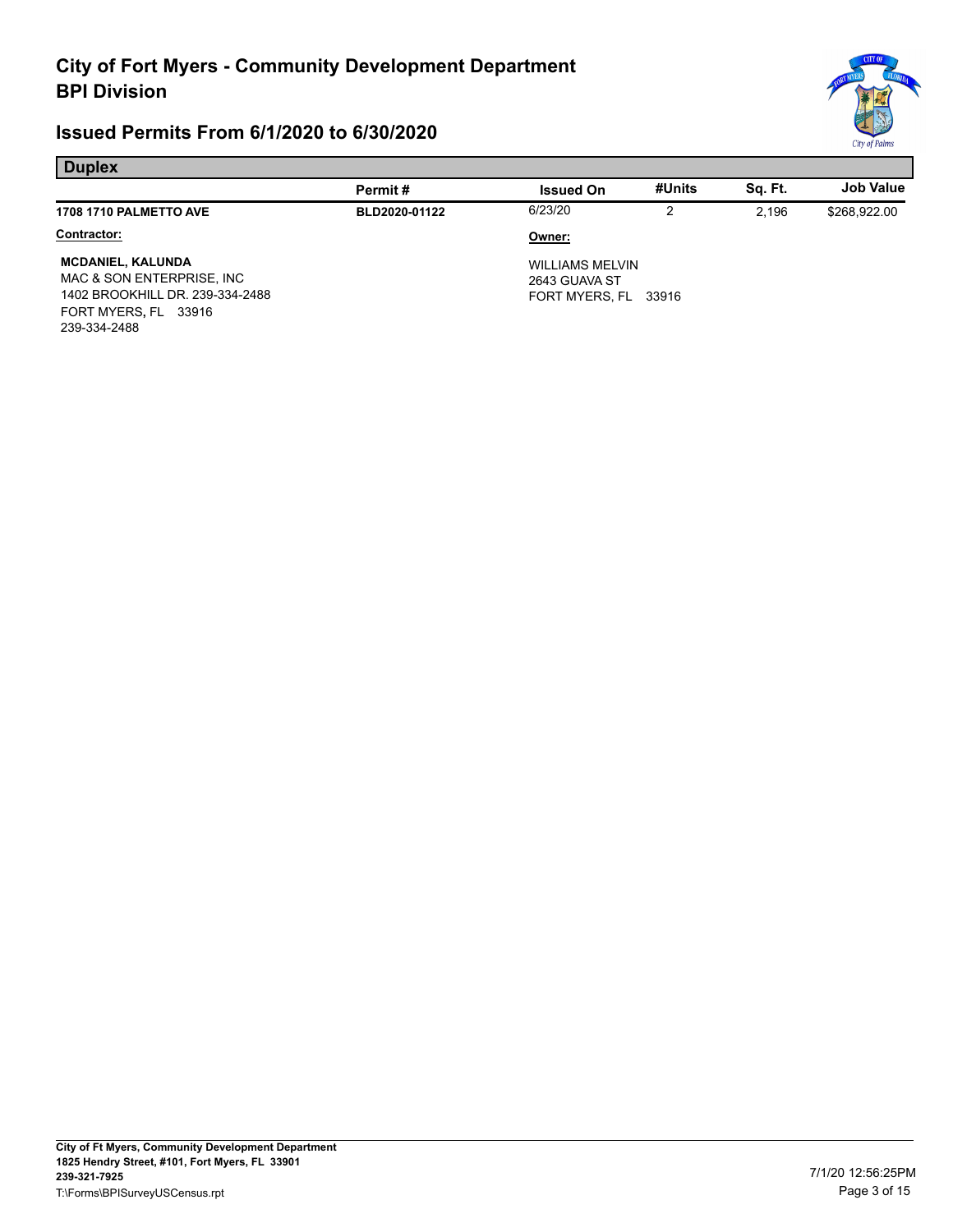

| <b>Single Family</b>                                                                                                                     |               |                                                                                          |              |         |                  |  |
|------------------------------------------------------------------------------------------------------------------------------------------|---------------|------------------------------------------------------------------------------------------|--------------|---------|------------------|--|
|                                                                                                                                          | Permit#       | <b>Issued On</b>                                                                         | #Units       | Sq. Ft. | <b>Job Value</b> |  |
| <b>4339 BLUEGRASS DR</b>                                                                                                                 | BLD2020-00105 | 6/2/20                                                                                   | $\mathbf{1}$ | 2,924   | \$354,506.00     |  |
| <b>Contractor:</b>                                                                                                                       |               | Owner:                                                                                   |              |         |                  |  |
| <b>MCMURRAY, DARIN LEE</b><br>LENNAR HOMES LLC<br>10481 BEN C PRATT/SIX MILE CYP<br>239-278-1177<br>FORT MYERS, FL 33966<br>239-278-1177 |               | CALATLANTIC GROUP INC<br>10481 BEN C PRATT SIX MILE CYPRESS PKWY<br>FORT MYERS, FL 33966 |              |         |                  |  |
| 11908 ARBOR TRACE DR                                                                                                                     | BLD2020-00366 | 6/2/20                                                                                   | $\mathbf{1}$ | 2,578   | \$312,557.00     |  |
| Contractor:                                                                                                                              |               | <u>Owner:</u>                                                                            |              |         |                  |  |
| <b>MCMURRAY, DARIN LEE</b><br>LENNAR HOMES LLC<br>10481 BEN C PRATT/SIX MILE CYP<br>239-278-1177<br>FORT MYERS, FL 33966<br>239-278-1177 |               | <b>WCI COMMUNITIES LLC</b><br>10481 6 MILE CYPRESS PKWY<br>FORT MYERS, FL 33966          |              |         |                  |  |
| <b>4289 BLUEGRASS DR</b>                                                                                                                 | BLD2020-00381 | 6/2/20                                                                                   | $\mathbf{1}$ | 2,629   | \$318,740.00     |  |
| <u>Contractor:</u>                                                                                                                       |               | Owner:                                                                                   |              |         |                  |  |
| <b>MCMURRAY, DARIN LEE</b><br>LENNAR HOMES LLC<br>10481 BEN C PRATT/SIX MILE CYP<br>239-278-1177<br>FORT MYERS, FL 33966<br>239-278-1177 |               | CALATLANTIC GROUP INC<br>10481 BEN C PRATT SIX MILE CYPRESS PKWY<br>FORT MYERS, FL 33966 |              |         |                  |  |
| <b>4313 TEABERRY LN</b>                                                                                                                  | BLD2020-00396 | 6/2/20                                                                                   | $\mathbf{1}$ | 3,240   | \$392,818.00     |  |
| <u>Contractor:</u>                                                                                                                       |               | <u>Owner:</u>                                                                            |              |         |                  |  |
| <b>MCMURRAY, DARIN LEE</b><br>LENNAR HOMES LLC<br>10481 BEN C PRATT/SIX MILE CYP<br>239-278-1177<br>FORT MYERS, FL 33966<br>239-278-1177 |               | CALATLANTIC GROUP INC<br>10481 BEN C PRATT SIX MILE CYPRESS PKWY<br>FORT MYERS, FL 33966 |              |         |                  |  |
| <b>4381 BLUEGRASS DR</b>                                                                                                                 | BLD2020-00433 | 6/2/20                                                                                   | $\mathbf{1}$ | 4.092   | \$496,114.00     |  |
| Contractor:                                                                                                                              |               | Owner:                                                                                   |              |         |                  |  |
| <b>MCMURRAY, DARIN LEE</b><br>LENNAR HOMES LLC<br>10481 BEN C PRATT/SIX MILE CYP<br>239-278-1177<br>FORT MYERS, FL 33966<br>239-278-1177 |               | CALATLANTIC GROUP INC<br>10481 BEN C PRATT SIX MILE CYPRESS PKWY<br>FORT MYERS, FL 33966 |              |         |                  |  |
| 11920 ARBOR TRACE DR                                                                                                                     | BLD2020-00580 | 6/2/20                                                                                   | $\mathbf{1}$ | 2,629   | \$321,947.00     |  |
| <b>Contractor:</b>                                                                                                                       |               | <u>Owner:</u>                                                                            |              |         |                  |  |
| <b>MCMURRAY, DARIN LEE</b><br>LENNAR HOMES LLC<br>10481 BEN C PRATT/SIX MILE CYP<br>239-278-1177<br>FORT MYERS, FL 33966<br>239-278-1177 |               | <b>WCI COMMUNITIES LLC</b><br>10481 6 MILE CYPRESS PKWY<br>FORT MYERS, FL 33966          |              |         |                  |  |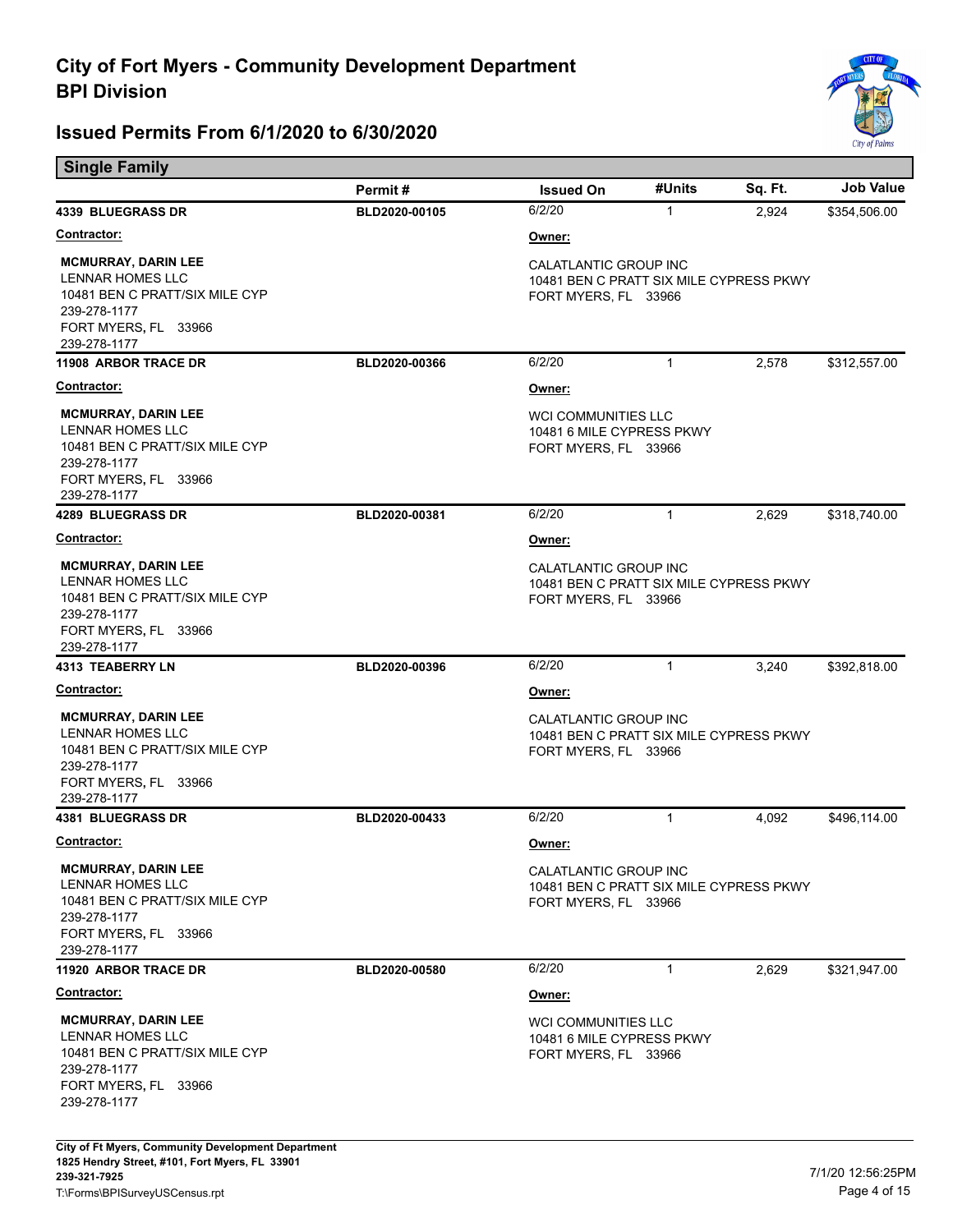

| <b>Single Family</b>                                                                                                                     |               |                                                                                 |              |         |                  |
|------------------------------------------------------------------------------------------------------------------------------------------|---------------|---------------------------------------------------------------------------------|--------------|---------|------------------|
|                                                                                                                                          | Permit#       | <b>Issued On</b>                                                                | #Units       | Sq. Ft. | <b>Job Value</b> |
| <b>11924 ARBOR TRACE DR</b>                                                                                                              | BLD2020-00583 | 6/2/20                                                                          | $\mathbf{1}$ | 3,240   | \$396,770.00     |
| <u>Contractor:</u>                                                                                                                       |               | Owner:                                                                          |              |         |                  |
| <b>MCMURRAY, DARIN LEE</b><br>LENNAR HOMES LLC<br>10481 BEN C PRATT/SIX MILE CYP<br>239-278-1177<br>FORT MYERS, FL 33966<br>239-278-1177 |               | <b>WCI COMMUNITIES LLC</b><br>10481 6 MILE CYPRESS PKWY<br>FORT MYERS, FL 33966 |              |         |                  |
| 11928 ARBOR TRACE DR                                                                                                                     | BLD2020-00584 | 6/2/20                                                                          | $\mathbf{1}$ | 2,629   | \$321,947.00     |
| <u>Contractor:</u>                                                                                                                       |               | Owner:                                                                          |              |         |                  |
| <b>MCMURRAY, DARIN LEE</b><br>LENNAR HOMES LLC<br>10481 BEN C PRATT/SIX MILE CYP<br>239-278-1177<br>FORT MYERS, FL 33966<br>239-278-1177 |               | <b>WCI COMMUNITIES LLC</b><br>10481 6 MILE CYPRESS PKWY<br>FORT MYERS, FL 33966 |              |         |                  |
| <b>11932 ARBOR TRACE DR</b>                                                                                                              | BLD2020-00585 | 6/2/20                                                                          | $\mathbf{1}$ | 2,924   | \$358,073.00     |
| <u>Contractor:</u>                                                                                                                       |               | Owner:                                                                          |              |         |                  |
| <b>MCMURRAY, DARIN LEE</b><br>LENNAR HOMES LLC<br>10481 BEN C PRATT/SIX MILE CYP<br>239-278-1177<br>FORT MYERS, FL 33966<br>239-278-1177 |               | <b>WCI COMMUNITIES LLC</b><br>10481 6 MILE CYPRESS PKWY<br>FORT MYERS, FL 33966 |              |         |                  |
| <b>11936 ARBOR TRACE DR</b>                                                                                                              | BLD2020-00837 | 6/2/20                                                                          | $\mathbf{1}$ | 2,578   | \$315,702.00     |
| <u>Contractor:</u>                                                                                                                       |               | Owner:                                                                          |              |         |                  |
| <b>MCMURRAY, DARIN LEE</b><br>LENNAR HOMES LLC<br>10481 BEN C PRATT/SIX MILE CYP<br>239-278-1177<br>FORT MYERS, FL 33966<br>239-278-1177 |               | WCI COMMUNITIES LLC<br>10481 6 MILE CYPRESS PKWY<br>FORT MYERS, FL 33966        |              |         |                  |
| <b>11952 ARBOR TRACE DR</b>                                                                                                              | BLD2020-00838 | 6/2/20                                                                          | $\mathbf{1}$ | 2,629   | \$321,947.00     |
| <b>Contractor:</b>                                                                                                                       |               | Owner:                                                                          |              |         |                  |
| <b>MCMURRAY, DARIN LEE</b><br>LENNAR HOMES LLC<br>10481 BEN C PRATT/SIX MILE CYP<br>239-278-1177<br>FORT MYERS, FL 33966<br>239-278-1177 |               | <b>WCI COMMUNITIES LLC</b><br>10481 6 MILE CYPRESS PKWY<br>FORT MYERS, FL 33966 |              |         |                  |
| <b>11857 HICKORY ESTATE CIR</b>                                                                                                          | BLD2020-01203 | 6/2/20                                                                          | $\mathbf{1}$ | 3,296   | \$403,628.00     |
| <b>Contractor:</b>                                                                                                                       |               | Owner:                                                                          |              |         |                  |
| <b>MCMURRAY, DARIN LEE</b><br>LENNAR HOMES LLC<br>10481 BEN C PRATT/SIX MILE CYP<br>239-278-1177<br>FORT MYERS, FL 33966<br>239-278-1177 |               | WCI COMMUNITIES LLC<br>10481 6 MILE CYPRESS PKWY<br>FORT MYERS, FL 33966        |              |         |                  |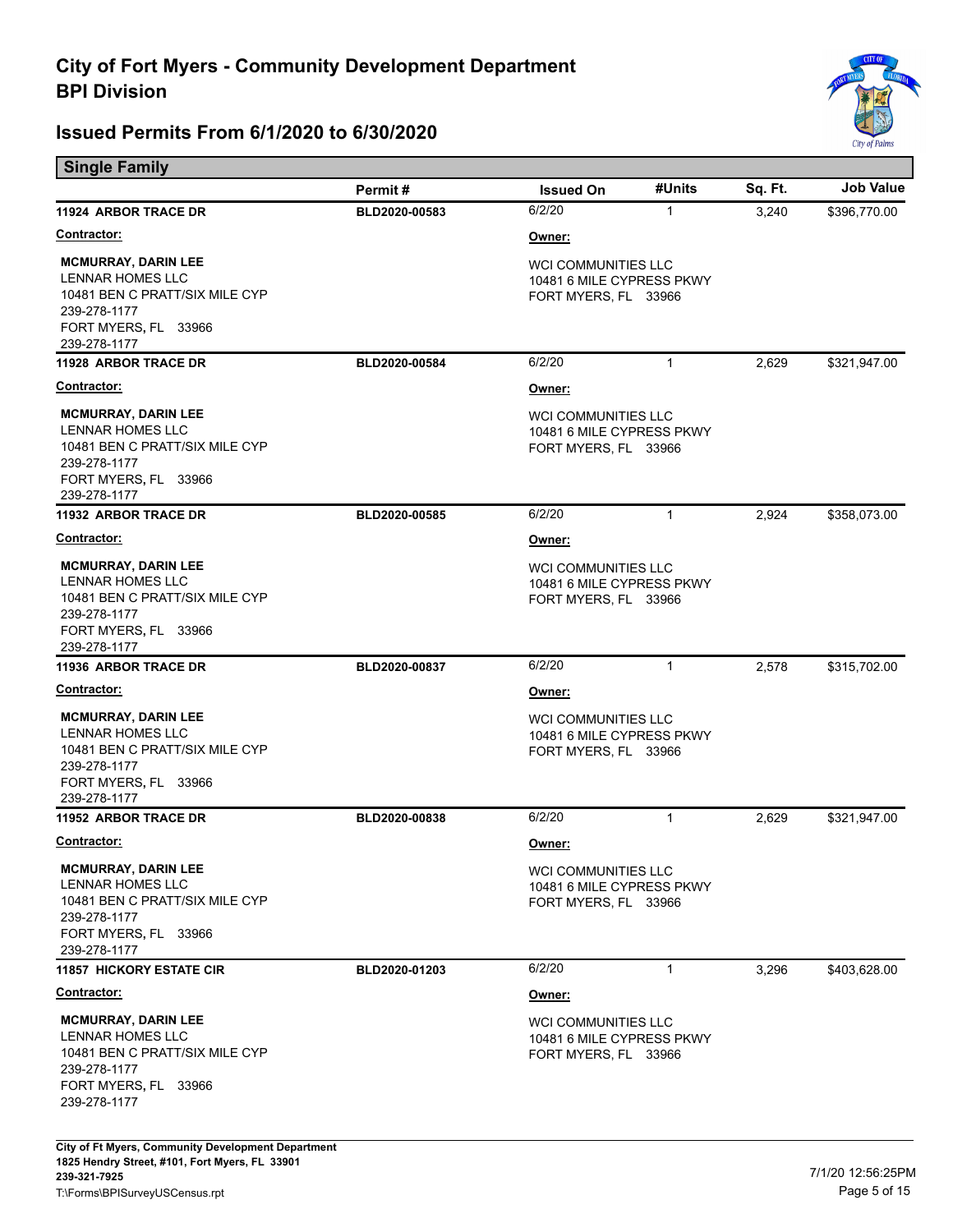

| <b>Single Family</b>                                                                                                                     |               |                                                                                 |              |         |                  |
|------------------------------------------------------------------------------------------------------------------------------------------|---------------|---------------------------------------------------------------------------------|--------------|---------|------------------|
|                                                                                                                                          | Permit#       | <b>Issued On</b>                                                                | #Units       | Sq. Ft. | <b>Job Value</b> |
| <b>11888 ARBOR TRACE DR</b>                                                                                                              | BLD2020-01238 | 6/2/20                                                                          | $\mathbf{1}$ | 2,629   | \$321,947.00     |
| <u>Contractor:</u>                                                                                                                       |               | Owner:                                                                          |              |         |                  |
| <b>MCMURRAY, DARIN LEE</b><br>LENNAR HOMES LLC<br>10481 BEN C PRATT/SIX MILE CYP<br>239-278-1177<br>FORT MYERS, FL 33966<br>239-278-1177 |               | <b>WCI COMMUNITIES LLC</b><br>10481 6 MILE CYPRESS PKWY<br>FORT MYERS, FL 33966 |              |         |                  |
| <b>11944 ARBOR TRACE DR</b>                                                                                                              | BLD2020-01239 | 6/2/20                                                                          | $\mathbf{1}$ | 2,629   | \$321,947.00     |
| <u>Contractor:</u>                                                                                                                       |               | Owner:                                                                          |              |         |                  |
| <b>MCMURRAY, DARIN LEE</b><br>LENNAR HOMES LLC<br>10481 BEN C PRATT/SIX MILE CYP<br>239-278-1177<br>FORT MYERS, FL 33966<br>239-278-1177 |               | <b>WCI COMMUNITIES LLC</b><br>10481 6 MILE CYPRESS PKWY<br>FORT MYERS, FL 33966 |              |         |                  |
| <b>11948 ARBOR TRACE DR</b>                                                                                                              | BLD2020-01240 | 6/2/20                                                                          | $\mathbf{1}$ | 2,924   | \$358,073.00     |
| Contractor:                                                                                                                              |               | Owner:                                                                          |              |         |                  |
| <b>MCMURRAY, DARIN LEE</b><br>LENNAR HOMES LLC<br>10481 BEN C PRATT/SIX MILE CYP<br>239-278-1177<br>FORT MYERS, FL 33966<br>239-278-1177 |               | <b>WCI COMMUNITIES LLC</b><br>10481 6 MILE CYPRESS PKWY<br>FORT MYERS, FL 33966 |              |         |                  |
| <b>11862 HICKORY ESTATE CIR</b>                                                                                                          | BLD2020-01241 | 6/2/20                                                                          | $\mathbf{1}$ | 3,296   | \$403,628.00     |
| <u>Contractor:</u>                                                                                                                       |               | Owner:                                                                          |              |         |                  |
| <b>MCMURRAY, DARIN LEE</b><br>LENNAR HOMES LLC<br>10481 BEN C PRATT/SIX MILE CYP<br>239-278-1177<br>FORT MYERS, FL 33966<br>239-278-1177 |               | WCI COMMUNITIES LLC<br>10481 6 MILE CYPRESS PKWY<br>FORT MYERS, FL 33966        |              |         |                  |
| <b>11866 HICKORY ESTATE CIR</b>                                                                                                          | BLD2020-01242 | 6/2/20                                                                          | $\mathbf{1}$ | 3,296   | \$403,628.00     |
| <b>Contractor:</b>                                                                                                                       |               | Owner:                                                                          |              |         |                  |
| <b>MCMURRAY, DARIN LEE</b><br>LENNAR HOMES LLC<br>10481 BEN C PRATT/SIX MILE CYP<br>239-278-1177<br>FORT MYERS, FL 33966<br>239-278-1177 |               | <b>WCI COMMUNITIES LLC</b><br>10481 6 MILE CYPRESS PKWY<br>FORT MYERS, FL 33966 |              |         |                  |
| <b>11870 HICKORY ESTATE CIR</b>                                                                                                          | BLD2020-01243 | 6/2/20                                                                          | $\mathbf{1}$ | 3,296   | \$403,628.00     |
| <b>Contractor:</b>                                                                                                                       |               | Owner:                                                                          |              |         |                  |
| <b>MCMURRAY, DARIN LEE</b><br>LENNAR HOMES LLC<br>10481 BEN C PRATT/SIX MILE CYP<br>239-278-1177<br>FORT MYERS, FL 33966<br>239-278-1177 |               | <b>WCI COMMUNITIES LLC</b><br>10481 6 MILE CYPRESS PKWY<br>FORT MYERS, FL 33966 |              |         |                  |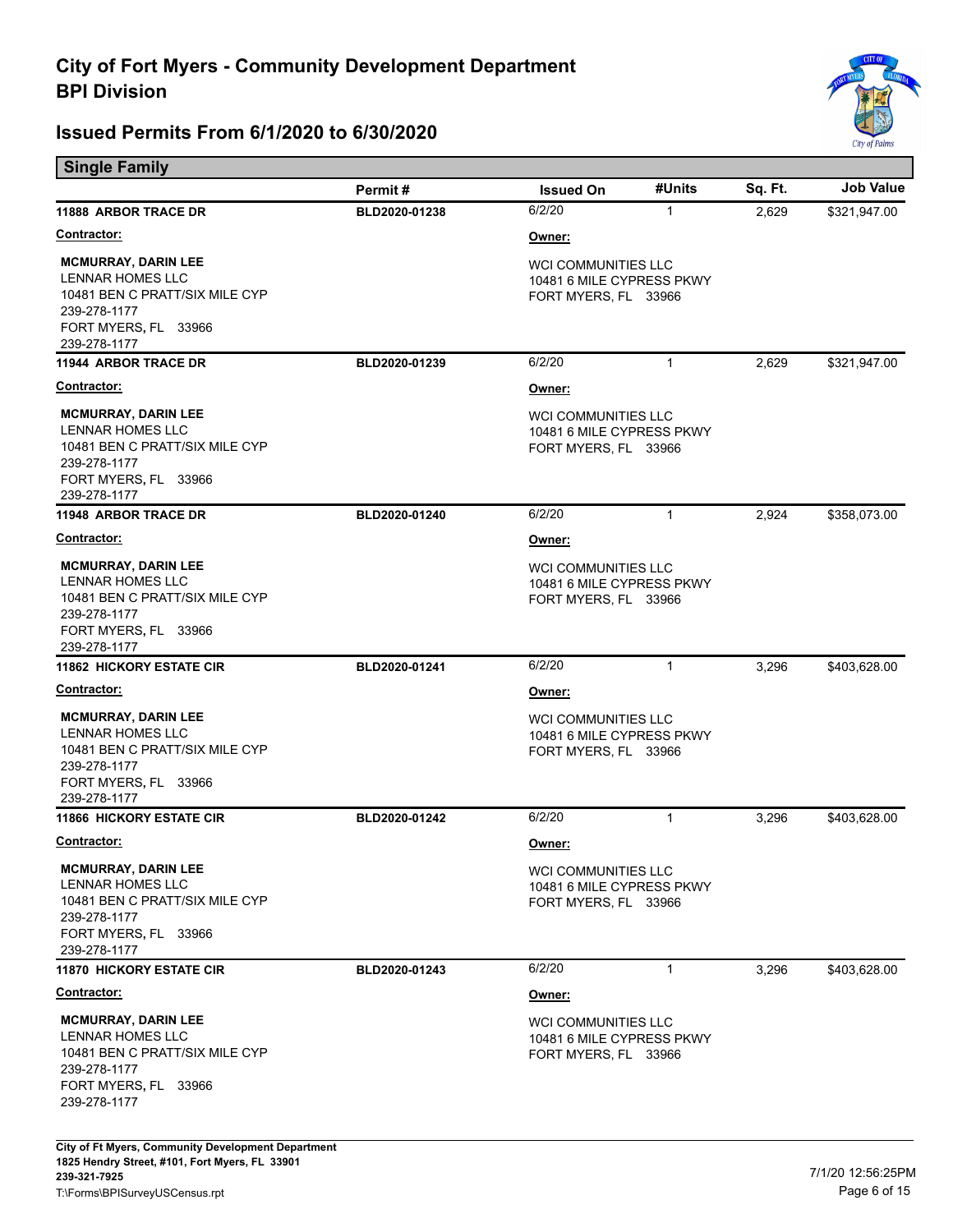

| <b>Single Family</b>                                                                                                                            |               |                                                                                                 |              |         |                  |
|-------------------------------------------------------------------------------------------------------------------------------------------------|---------------|-------------------------------------------------------------------------------------------------|--------------|---------|------------------|
|                                                                                                                                                 | Permit#       | <b>Issued On</b>                                                                                | #Units       | Sq. Ft. | <b>Job Value</b> |
| <b>4349 TEABERRY LN</b>                                                                                                                         | BLD2020-01391 | 6/2/20                                                                                          | $\mathbf{1}$ | 4,092   | \$501,106.00     |
| <b>Contractor:</b>                                                                                                                              |               | Owner:                                                                                          |              |         |                  |
| <b>MCMURRAY, DARIN LEE</b><br>LENNAR HOMES LLC<br>10481 BEN C PRATT/SIX MILE CYP<br>239-278-1177<br>FORT MYERS, FL 33966<br>239-278-1177        |               | <b>CALATLANTIC GROUP INC</b><br>10481 BEN C PRATT SIX MILE CYPRESS PKWY<br>FORT MYERS, FL 33966 |              |         |                  |
| <b>11901 HICKORY ESTATE CIR</b>                                                                                                                 | BLD2020-01393 | 6/2/20                                                                                          | $\mathbf{1}$ | 4,255   | \$521,067.00     |
| <b>Contractor:</b>                                                                                                                              |               | <u>Owner:</u>                                                                                   |              |         |                  |
| <b>MCMURRAY, DARIN LEE</b><br>LENNAR HOMES LLC<br>10481 BEN C PRATT/SIX MILE CYP<br>239-278-1177<br>FORT MYERS, FL 33966<br>239-278-1177        |               | <b>WCI COMMUNITIES LLC</b><br>10481 6 MILE CYPRESS PKWY<br>FORT MYERS, FL 33966                 |              |         |                  |
| <b>11865 HICKORY ESTATE CIR</b>                                                                                                                 | BLD2020-01395 | 6/2/20                                                                                          | $\mathbf{1}$ | 3,296   | \$403,628.00     |
| <b>Contractor:</b>                                                                                                                              |               | Owner:                                                                                          |              |         |                  |
| <b>MCMURRAY, DARIN LEE</b><br><b>LENNAR HOMES LLC</b><br>10481 BEN C PRATT/SIX MILE CYP<br>239-278-1177<br>FORT MYERS, FL 33966<br>239-278-1177 |               | <b>WCI COMMUNITIES LLC</b><br>10481 6 MILE CYPRESS PKWY<br>FORT MYERS, FL 33966                 |              |         |                  |
| <b>11873 HICKORY ESTATE CIR</b>                                                                                                                 | BLD2020-01396 | 6/2/20                                                                                          | $\mathbf{1}$ | 3,296   | \$403,628.00     |
| <u>Contractor:</u>                                                                                                                              |               | Owner:                                                                                          |              |         |                  |
| <b>MCMURRAY, DARIN LEE</b><br>LENNAR HOMES LLC<br>10481 BEN C PRATT/SIX MILE CYP<br>239-278-1177<br>FORT MYERS, FL 33966<br>239-278-1177        |               | <b>WCI COMMUNITIES LLC</b><br>10481 6 MILE CYPRESS PKWY<br>FORT MYERS, FL 33966                 |              |         |                  |
| <b>11861 HICKORY ESTATE CIR</b>                                                                                                                 | BLD2020-01397 | 6/2/20                                                                                          | $\mathbf{1}$ | 3,150   | \$385,749.00     |
| Contractor:                                                                                                                                     |               | Owner:                                                                                          |              |         |                  |
| <b>MCMURRAY, DARIN LEE</b><br>LENNAR HOMES LLC<br>10481 BEN C PRATT/SIX MILE CYP<br>239-278-1177<br>FORT MYERS, FL 33966<br>239-278-1177        |               | <b>WCI COMMUNITIES LLC</b><br>10481 6 MILE CYPRESS PKWY<br>FORT MYERS, FL 33966                 |              |         |                  |
| <b>11869 HICKORY ESTATE CIR</b>                                                                                                                 | BLD2020-01398 | 6/2/20                                                                                          | $\mathbf{1}$ | 3,296   | \$403,628.00     |
| <b>Contractor:</b>                                                                                                                              |               | <u>Owner:</u>                                                                                   |              |         |                  |
| <b>MCMURRAY, DARIN LEE</b><br><b>LENNAR HOMES LLC</b><br>10481 BEN C PRATT/SIX MILE CYP<br>239-278-1177<br>FORT MYERS, FL 33966<br>239-278-1177 |               | <b>WCI COMMUNITIES LLC</b><br>10481 6 MILE CYPRESS PKWY<br>FORT MYERS, FL 33966                 |              |         |                  |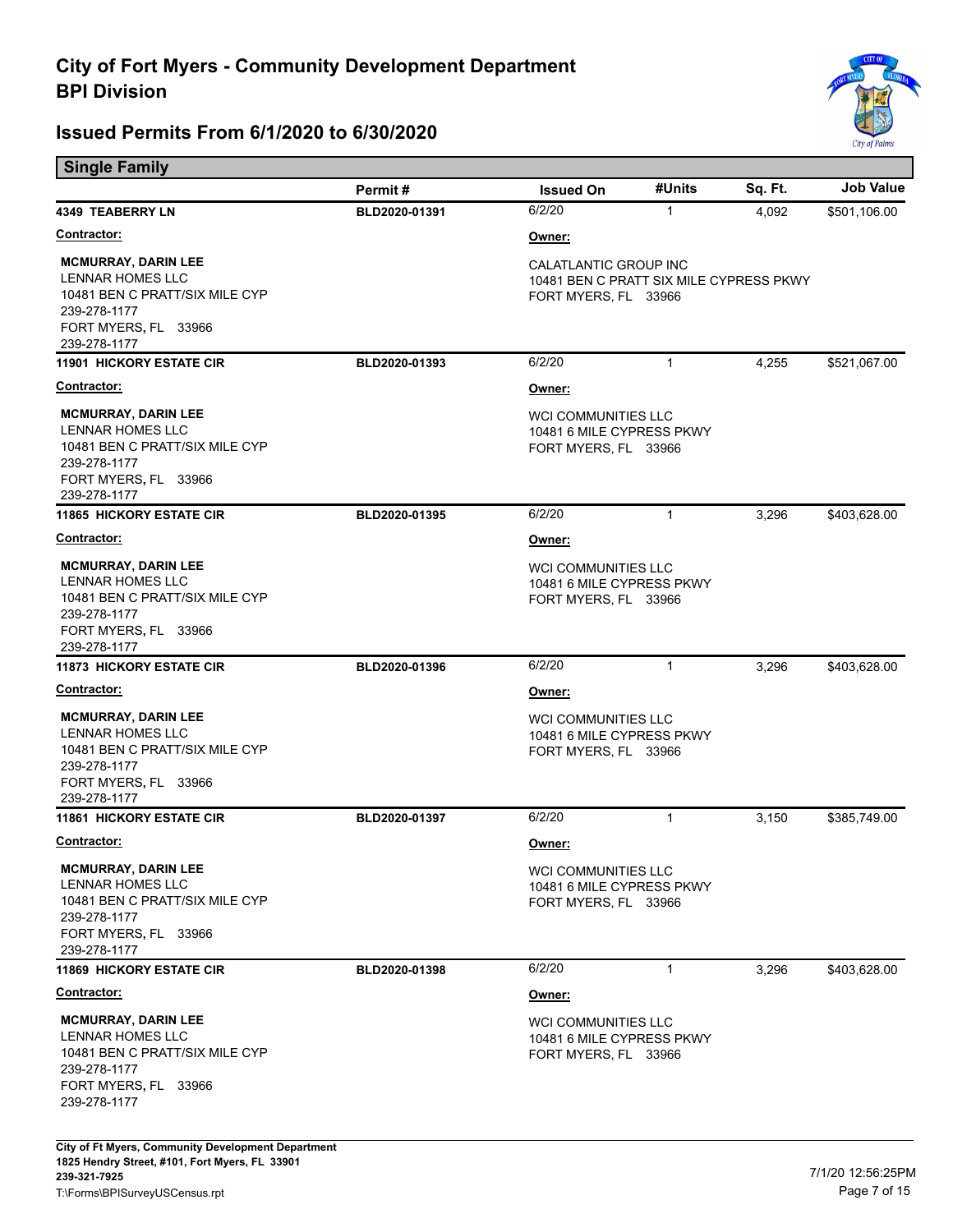

| <b>Single Family</b>                                                                                                                     |               |                                                                                          |              |         |                  |
|------------------------------------------------------------------------------------------------------------------------------------------|---------------|------------------------------------------------------------------------------------------|--------------|---------|------------------|
|                                                                                                                                          | Permit#       | <b>Issued On</b>                                                                         | #Units       | Sq. Ft. | <b>Job Value</b> |
| 4319 TEABERRY LN                                                                                                                         | BLD2020-01404 | 6/2/20                                                                                   | $\mathbf{1}$ | 2,578   | \$315,702.00     |
| <u>Contractor:</u>                                                                                                                       |               | Owner:                                                                                   |              |         |                  |
| <b>MCMURRAY, DARIN LEE</b><br>LENNAR HOMES LLC<br>10481 BEN C PRATT/SIX MILE CYP<br>239-278-1177<br>FORT MYERS, FL 33966<br>239-278-1177 |               | CALATLANTIC GROUP INC<br>10481 BEN C PRATT SIX MILE CYPRESS PKWY<br>FORT MYERS, FL 33966 |              |         |                  |
| <b>4342 TEABERRY LN</b>                                                                                                                  | BLD2020-01405 | 6/2/20                                                                                   | $\mathbf{1}$ | 2,629   | \$321,947.00     |
| <b>Contractor:</b>                                                                                                                       |               | Owner:                                                                                   |              |         |                  |
| <b>MCMURRAY, DARIN LEE</b><br>LENNAR HOMES LLC<br>10481 BEN C PRATT/SIX MILE CYP<br>239-278-1177<br>FORT MYERS, FL 33966<br>239-278-1177 |               | CALATLANTIC GROUP INC<br>10481 BEN C PRATT SIX MILE CYPRESS PKWY<br>FORT MYERS, FL 33966 |              |         |                  |
| <b>4348 TEABERRY LN</b>                                                                                                                  | BLD2020-01406 | 6/2/20                                                                                   | $\mathbf{1}$ | 2,578   | \$315,702.00     |
| <b>Contractor:</b>                                                                                                                       |               | Owner:                                                                                   |              |         |                  |
| <b>MCMURRAY, DARIN LEE</b><br>LENNAR HOMES LLC<br>10481 BEN C PRATT/SIX MILE CYP<br>239-278-1177<br>FORT MYERS, FL 33966<br>239-278-1177 |               | CALATLANTIC GROUP INC<br>10481 BEN C PRATT SIX MILE CYPRESS PKWY<br>FORT MYERS, FL 33966 |              |         |                  |
| <b>12051 WESTMORELAND WAY</b>                                                                                                            | BLD2020-01426 | 6/2/20                                                                                   | $\mathbf{1}$ | 2,302   | \$281,903.00     |
| <u>Contractor:</u>                                                                                                                       |               | Owner:                                                                                   |              |         |                  |
| <b>STEWART, JAMES KEITH</b><br><b>CENTEX HOMES</b><br>24311 WALDEN CENTER DR 239-495-4800<br>BONITA SPRINGS, FL 34134<br>239-495-4800    |               | <b>CENTEX HOMES</b><br>24311 WALDEN CENTER DR STE 300<br>BONITA SPRINGS, FL 34134        |              |         |                  |
| <b>4757 IMPERIAL EAGLE LN</b>                                                                                                            | BLD2020-01430 | 6/2/20                                                                                   | $\mathbf{1}$ | 5,183   | \$634,710.00     |
| <b>Contractor:</b>                                                                                                                       |               | Owner:                                                                                   |              |         |                  |
| <b>STEWART, JAMES KEITH</b><br><b>CENTEX HOMES</b><br>24311 WALDEN CENTER DR 239-495-4800<br>BONITA SPRINGS, FL 34134<br>239-495-4800    |               | PULTE HOME COMPANY LLC<br>24311 WALDEN CENTER DR STE 300<br>BONITA SPRINGS, FL 34134     |              |         |                  |
| <b>4731 CRESTED EAGLE LN</b>                                                                                                             | BLD2020-01431 | 6/3/20                                                                                   | $\mathbf{1}$ | 2,738   | \$335,295.00     |
| <u>Contractor:</u>                                                                                                                       |               | Owner:                                                                                   |              |         |                  |
| <b>STEWART, JAMES KEITH</b><br><b>CENTEX HOMES</b><br>24311 WALDEN CENTER DR 239-495-4800<br>BONITA SPRINGS, FL 34134<br>239-495-4800    |               | PULTE HOME COMPANY LLC<br>24311 WALDEN CENTER DR STE 300<br>BONITA SPRINGS, FL 34134     |              |         |                  |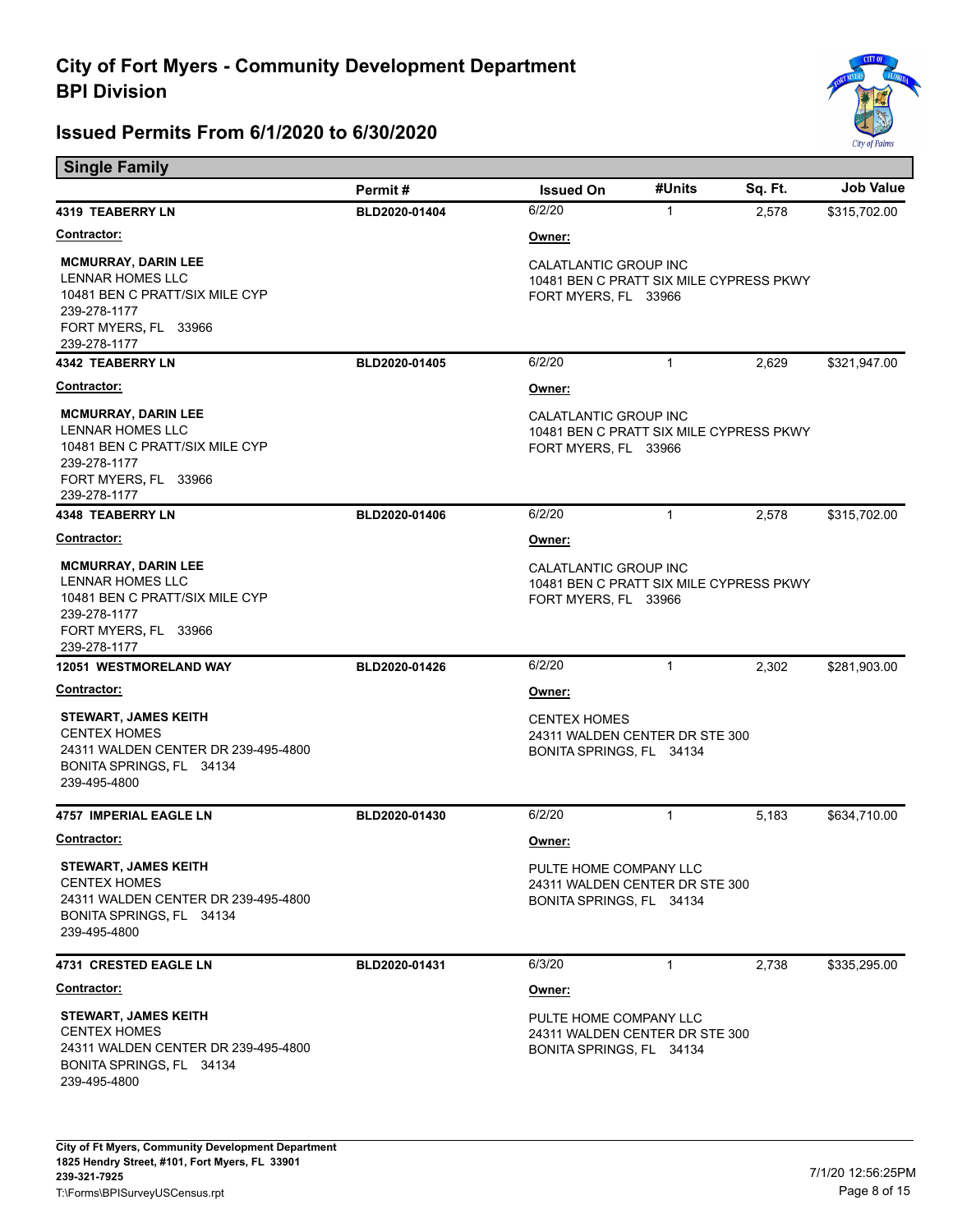

| <b>Single Family</b>                                                                                                                                |               |                                                                                      |              |         |                  |
|-----------------------------------------------------------------------------------------------------------------------------------------------------|---------------|--------------------------------------------------------------------------------------|--------------|---------|------------------|
|                                                                                                                                                     | Permit#       | <b>Issued On</b>                                                                     | #Units       | Sq. Ft. | <b>Job Value</b> |
| 11731 KATI FALLS LN                                                                                                                                 | BLD2020-00957 | 6/4/20                                                                               | 1            | 3,699   | \$452,980.00     |
| <b>Contractor:</b>                                                                                                                                  |               | Owner:                                                                               |              |         |                  |
| <b>SMITH, GLEN HENDRIX</b><br><b>G.L. BUILDING CORPORATION</b><br>1600 SAWGRASS CORPORATE PKWY<br>239-208-8326<br>SUNRISE, FL 33323<br>239-208-8326 |               | LEE COUNTY HOMES<br>STE 400 1600 SAWGRASS CORPORATE PKWY<br>SUNRISE, FL 33323        |              |         |                  |
| <b>11575 RIVERSTONE LN</b>                                                                                                                          | BLD2020-01113 | 6/4/20                                                                               | 1            | 2,936   | \$359,543.00     |
| <b>Contractor:</b>                                                                                                                                  |               | Owner:                                                                               |              |         |                  |
| <b>SMITH, GLEN HENDRIX</b><br><b>G.L. BUILDING CORPORATION</b><br>1600 SAWGRASS CORPORATE PKWY<br>239-208-8326<br>SUNRISE, FL 33323<br>239-208-8326 |               | LEE COUNTY HOMES<br>STE 400 1600 SAWGRASS CORPORATE PKWY<br>SUNRISE, FL 33323        |              |         |                  |
| <b>11436 TIVERTON TRCE</b>                                                                                                                          | BLD2020-01422 | 6/4/20                                                                               | $\mathbf{1}$ | 3,963   | \$485,309.00     |
| <b>Contractor:</b>                                                                                                                                  |               | Owner:                                                                               |              |         |                  |
| <b>STEWART, JAMES KEITH</b><br><b>CENTEX HOMES</b><br>24311 WALDEN CENTER DR 239-495-4800<br>BONITA SPRINGS, FL 34134<br>239-495-4800               |               | <b>CENTEX HOMES</b><br>24311 WALDEN CENTER DR STE 300<br>BONITA SPRINGS, FL 34134    |              |         |                  |
| 11994 WESTMORELAND WAY                                                                                                                              | BLD2020-01425 | 6/4/20                                                                               | $\mathbf{1}$ | 2,302   | \$281,903.00     |
| <b>Contractor:</b>                                                                                                                                  |               | Owner:                                                                               |              |         |                  |
| <b>STEWART, JAMES KEITH</b><br><b>CENTEX HOMES</b><br>24311 WALDEN CENTER DR 239-495-4800<br>BONITA SPRINGS, FL 34134<br>239-495-4800               |               | <b>CENTEX HOMES</b><br>24311 WALDEN CENTER DR STE 300<br>BONITA SPRINGS, FL 34134    |              |         |                  |
| 11706 KATI FALLS LN                                                                                                                                 | BLD2020-00954 | 6/10/20                                                                              | $\mathbf{1}$ | 5,022   | \$614,994.00     |
| Contractor:                                                                                                                                         |               | Owner:                                                                               |              |         |                  |
| SMITH, GLEN HENDRIX<br><b>G.L. BUILDING CORPORATION</b><br>1600 SAWGRASS CORPORATE PKWY<br>239-208-8326<br>SUNRISE, FL 33323<br>239-208-8326        |               | LEE COUNTY HOMES<br>STE 400 1600 SAWGRASS CORPORATE PKWY<br><b>SUNRISE, FL 33323</b> |              |         |                  |
| 12010 WESTMORELAND WAY                                                                                                                              | BLD2020-01544 | 6/10/20                                                                              | 1            | 2,046   | \$250,553.00     |
| <b>Contractor:</b>                                                                                                                                  |               | Owner:                                                                               |              |         |                  |
| <b>STEWART, JAMES KEITH</b><br><b>CENTEX HOMES</b><br>24311 WALDEN CENTER DR 239-495-4800<br>BONITA SPRINGS, FL 34134<br>239-495-4800               |               | <b>CENTEX HOMES</b><br>24311 WALDEN CENTER DR STE 300<br>BONITA SPRINGS, FL 34134    |              |         |                  |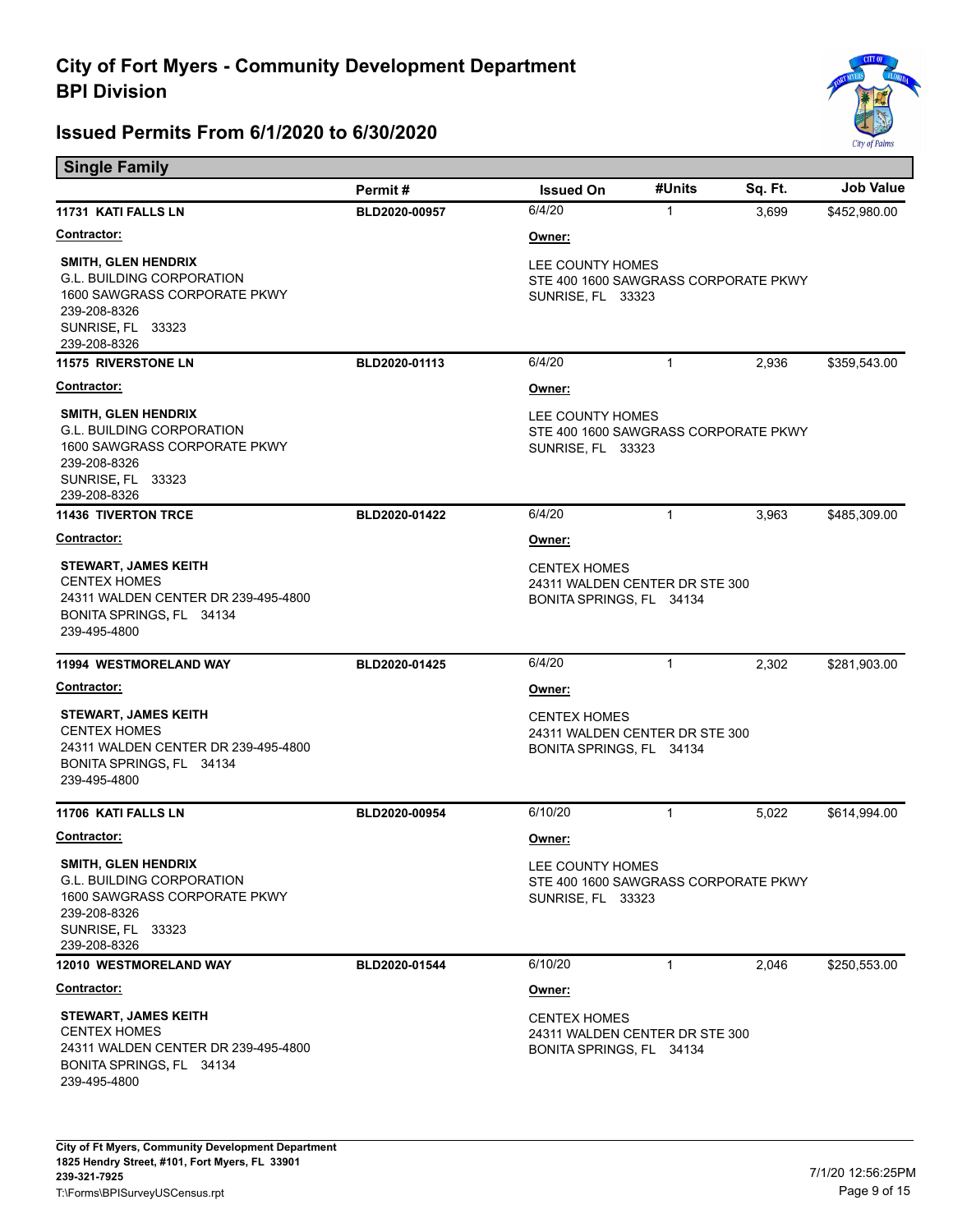

| <b>Single Family</b>                                                                                                                                |               |                                                                                      |              |         |              |  |
|-----------------------------------------------------------------------------------------------------------------------------------------------------|---------------|--------------------------------------------------------------------------------------|--------------|---------|--------------|--|
|                                                                                                                                                     | Permit#       | <b>Issued On</b>                                                                     | #Units       | Sq. Ft. | Job Value    |  |
| <b>11428 TIVERTON TRCE</b>                                                                                                                          | BLD2020-01546 | 6/10/20                                                                              | $\mathbf{1}$ | 2,957   | \$362,114.00 |  |
| <b>Contractor:</b>                                                                                                                                  |               | Owner:                                                                               |              |         |              |  |
| <b>STEWART, JAMES KEITH</b><br><b>CENTEX HOMES</b><br>24311 WALDEN CENTER DR 239-495-4800<br>BONITA SPRINGS, FL 34134<br>239-495-4800               |               | <b>CENTEX HOMES</b><br>24311 WALDEN CENTER DR STE 300<br>BONITA SPRINGS, FL 34134    |              |         |              |  |
| 3995 EDGEWOOD AVE                                                                                                                                   | BLD2020-00174 | 6/16/20                                                                              | 1            | 2,356   | \$285,641.00 |  |
| Contractor:                                                                                                                                         |               | Owner:                                                                               |              |         |              |  |
| <b>ORTIZ, FRANCISCO</b><br>UMBRAL CONSTRUCTION LLC<br>1766 CAPE CORAL PKWY E 786-325-3147<br>CAPE CORAL, FL 33904<br>786-325-3147                   |               | LLIA INVESTMENT LLC<br>1766 CAPE CORAL PKWY E #301<br>CAPE CORAL, FL 33904           |              |         |              |  |
| <b>354 VAN BUREN ST</b>                                                                                                                             | BLD2020-00194 | 6/16/20                                                                              | $\mathbf{1}$ | 2,458   | \$298,008.00 |  |
| Contractor:                                                                                                                                         |               | Owner:                                                                               |              |         |              |  |
| <b>ORTIZ, FRANCISCO</b><br>UMBRAL CONSTRUCTION LLC<br>1766 CAPE CORAL PKWY E 786-325-3147<br>CAPE CORAL, FL 33904<br>786-325-3147                   |               | LLIA INVESTMENT LLC<br>1766 CAPE CORAL PKWY E #301<br>CAPE CORAL, FL 33904           |              |         |              |  |
| <b>11624 RIVERSTONE LN</b>                                                                                                                          | BLD2020-00401 | 6/16/20                                                                              | 1            | 2,936   | \$355,960.00 |  |
| <b>Contractor:</b>                                                                                                                                  |               | Owner:                                                                               |              |         |              |  |
| <b>SMITH, GLEN HENDRIX</b><br><b>G.L. BUILDING CORPORATION</b><br>1600 SAWGRASS CORPORATE PKWY<br>239-208-8326<br>SUNRISE, FL 33323<br>239-208-8326 |               | LEE COUNTY HOMES<br>STE 400 1600 SAWGRASS CORPORATE PKWY<br>SUNRISE, FL 33323        |              |         |              |  |
| <b>11575 LAKEWOOD PRESERVE PL</b>                                                                                                                   | BLD2020-01054 | 6/19/20                                                                              | 1            | 2,936   | \$359,543.00 |  |
| Contractor:                                                                                                                                         |               | Owner:                                                                               |              |         |              |  |
| SMITH, GLEN HENDRIX<br><b>G.L. BUILDING CORPORATION</b><br>1600 SAWGRASS CORPORATE PKWY<br>239-208-8326<br>SUNRISE, FL 33323<br>239-208-8326        |               | LEE COUNTY HOMES<br>STE 400 1600 SAWGRASS CORPORATE PKWY<br><b>SUNRISE, FL 33323</b> |              |         |              |  |
| 11727 KATI FALLS LN                                                                                                                                 | BLD2020-01114 | 6/19/20                                                                              | $\mathbf{1}$ | 4,473   | \$547,764.00 |  |
| <u>Contractor:</u>                                                                                                                                  |               | Owner:                                                                               |              |         |              |  |
| SMITH, GLEN HENDRIX<br><b>G.L. BUILDING CORPORATION</b><br>1600 SAWGRASS CORPORATE PKWY<br>239-208-8326<br>SUNRISE, FL 33323<br>239-208-8326        |               | LEE COUNTY HOMES<br>STE 400 1600 SAWGRASS CORPORATE PKWY<br><b>SUNRISE, FL 33323</b> |              |         |              |  |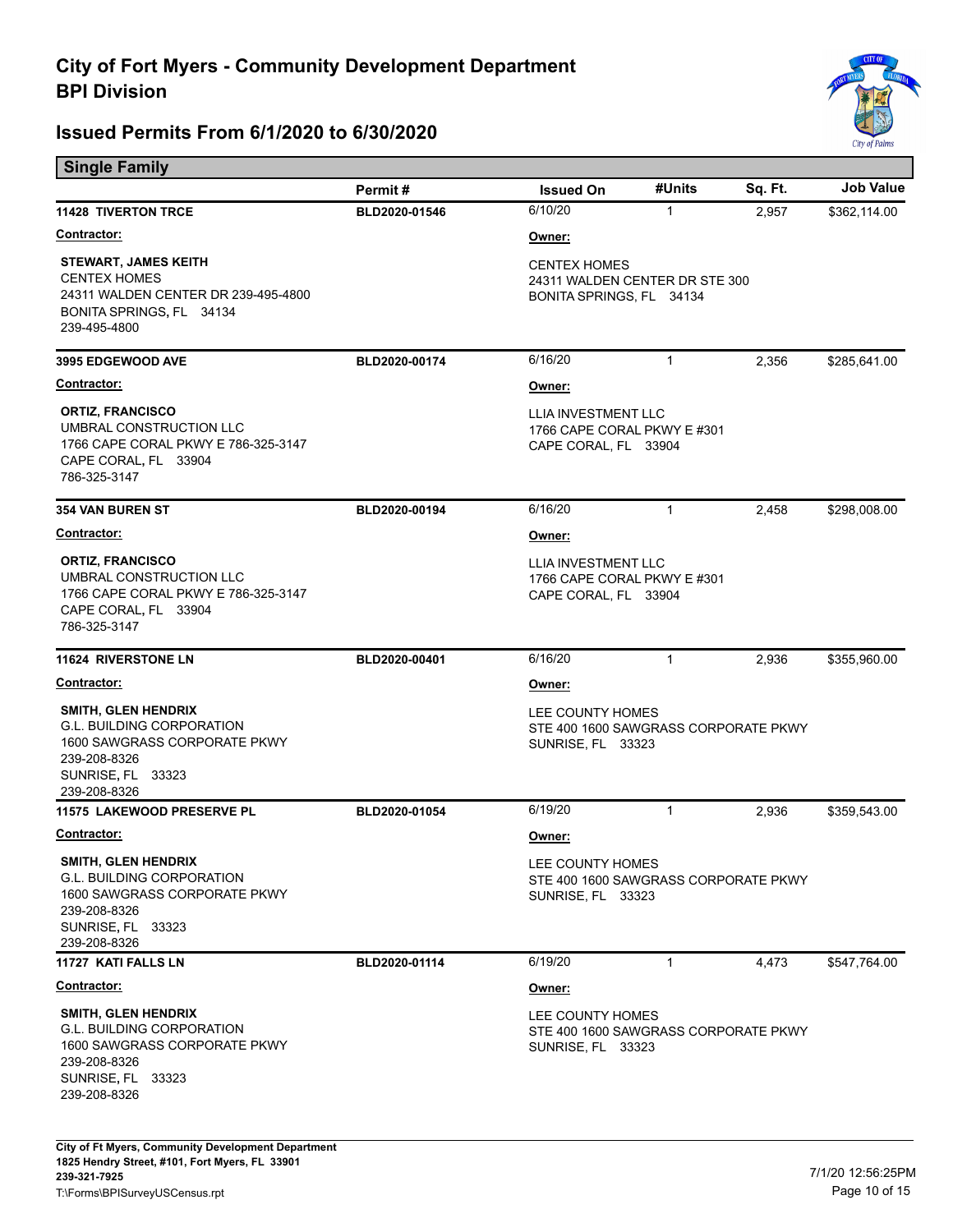

| <b>Single Family</b>                                                                                                                         |               |                                                                                           |              |         |              |  |
|----------------------------------------------------------------------------------------------------------------------------------------------|---------------|-------------------------------------------------------------------------------------------|--------------|---------|--------------|--|
|                                                                                                                                              | Permit#       | <b>Issued On</b>                                                                          | #Units       | Sq. Ft. | Job Value    |  |
| 3042 BIRCHIN LN                                                                                                                              | BLD2020-01693 | 6/19/20                                                                                   | $\mathbf{1}$ | 2,362   | \$289,251.00 |  |
| <u>Contractor:</u>                                                                                                                           |               | Owner:                                                                                    |              |         |              |  |
| <b>ROBBINS, JUSTIN ANDREW</b><br>D.R. HORTON INC.<br>3169 ROYAL GARDENS AVE 239-240-9510<br>FORT MYERS, FL 33916<br>239-240-9510             |               | D R HORTON INC<br>10541 BEN C PRATT SIX MILE CYPRESS PKWY STE 100<br>FORT MYERS, FL 33966 |              |         |              |  |
| <b>1551 BILLIE ST</b>                                                                                                                        | BLD2020-00713 | 6/22/20                                                                                   | $\mathbf{1}$ | 991     | \$121,358.00 |  |
| Contractor:                                                                                                                                  |               | Owner:                                                                                    |              |         |              |  |
| ,                                                                                                                                            |               | ANDERSON CLINTON JR<br>3917 5TH ST SW<br>LEHIGH ACRES, FL 33976                           |              |         |              |  |
| 3046 BIRCHIN LN                                                                                                                              | BLD2020-01700 | 6/23/20                                                                                   | $\mathbf{1}$ | 2,238   | \$274,065.00 |  |
| <b>Contractor:</b>                                                                                                                           |               | Owner:                                                                                    |              |         |              |  |
| <b>ROBBINS, JUSTIN ANDREW</b><br>D.R. HORTON INC.<br>3169 ROYAL GARDENS AVE 239-240-9510<br>FORT MYERS, FL 33916<br>239-240-9510             |               | D R HORTON INC<br>10541 BEN C PRATT SIX MILE CYPRESS PKWY STE 100<br>FORT MYERS, FL 33966 |              |         |              |  |
| 3306 HIGHLAND AVE                                                                                                                            | BLD2020-01534 | 6/24/20                                                                                   | $\mathbf{1}$ | 1,890   | \$231,449.00 |  |
| <u>Contractor:</u>                                                                                                                           |               | Owner:                                                                                    |              |         |              |  |
| <b>RICHARDSON, SHAYNE</b><br>RICHARDSON CONSTRUCTION AND DEVEL<br>3903 DR MLK JR BLVD 239-633-5045<br>FT MYERS, FL 33916<br>239-633-5045     |               | PAUL ALEX & TIERA<br>3370 HIGHLAND AVE<br>FORT MYERS, FL 33916                            |              |         |              |  |
| <b>11636 RIVERSTONE LN</b>                                                                                                                   | BLD2020-01115 | 6/25/20                                                                                   | $\mathbf{1}$ | 4,053   | \$496,330.00 |  |
| Contractor:                                                                                                                                  |               | Owner:                                                                                    |              |         |              |  |
| SMITH, GLEN HENDRIX<br><b>G.L. BUILDING CORPORATION</b><br>1600 SAWGRASS CORPORATE PKWY<br>239-208-8326<br>SUNRISE, FL 33323<br>239-208-8326 |               | LEE COUNTY HOMES<br>STE 400 1600 SAWGRASS CORPORATE PKWY<br><b>SUNRISE, FL 33323</b>      |              |         |              |  |
| 3038 BIRCHIN LN                                                                                                                              | BLD2020-01778 | 6/25/20                                                                                   | $\mathbf{1}$ | 2,738   | \$335,295.00 |  |
| <u>Contractor:</u>                                                                                                                           |               | Owner:                                                                                    |              |         |              |  |
| <b>ROBBINS, JUSTIN ANDREW</b><br>D.R. HORTON INC.<br>3169 ROYAL GARDENS AVE 239-240-9510<br>FORT MYERS, FL 33916<br>239-240-9510             |               | D R HORTON INC<br>10541 BEN C PRATT SIX MILE CYPRESS PKWY STE 100<br>FORT MYERS, FL 33966 |              |         |              |  |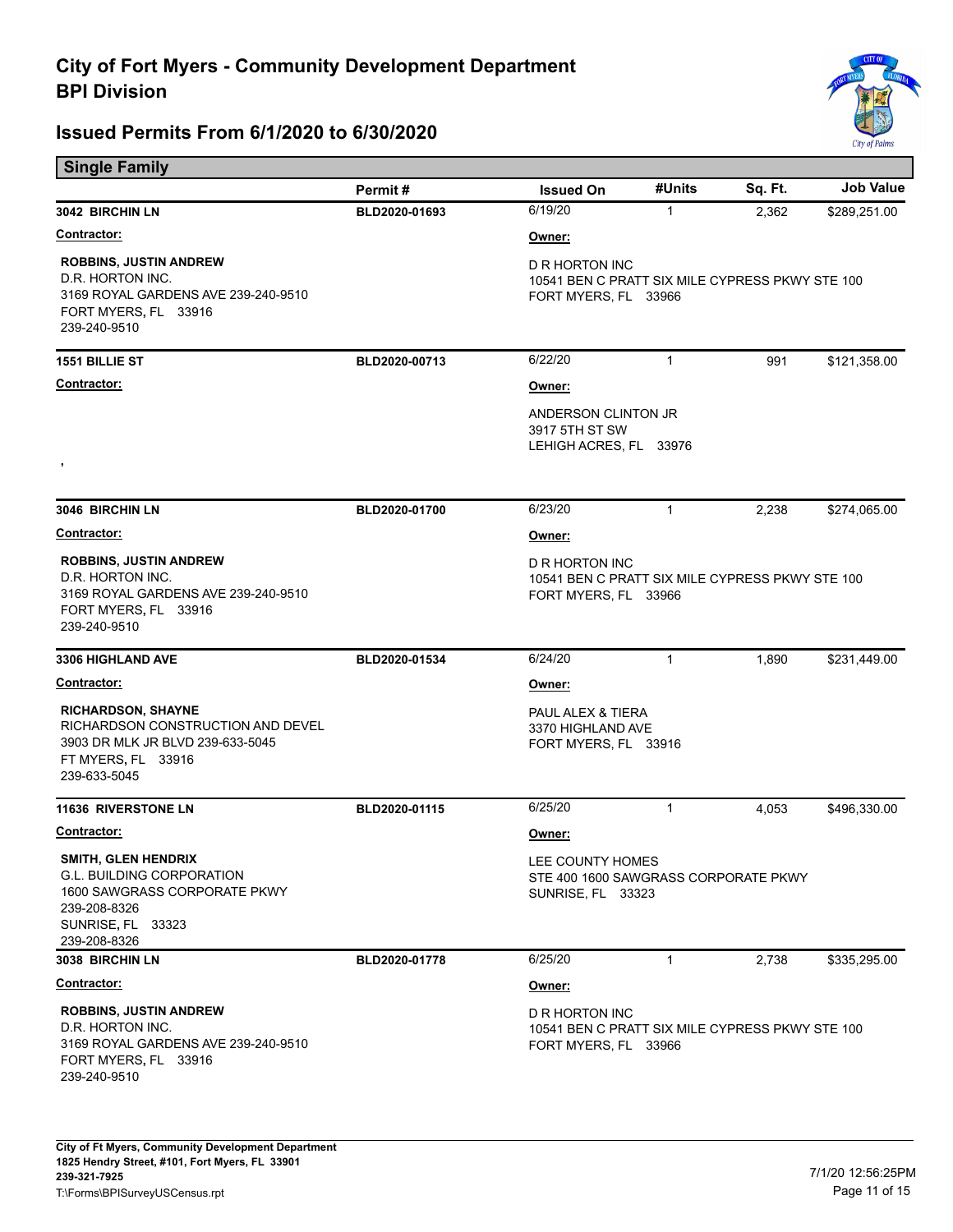

| <b>Single Family</b>                                                                                                                |               |                                                                                           |              |         |                  |  |
|-------------------------------------------------------------------------------------------------------------------------------------|---------------|-------------------------------------------------------------------------------------------|--------------|---------|------------------|--|
|                                                                                                                                     | Permit#       | <b>Issued On</b>                                                                          | #Units       | Sq. Ft. | <b>Job Value</b> |  |
| 3034 BIRCHIN LN                                                                                                                     | BLD2020-01781 | 6/25/20                                                                                   | $\mathbf{1}$ | 2,738   | \$335,295.00     |  |
| <u>Contractor:</u>                                                                                                                  |               | Owner:                                                                                    |              |         |                  |  |
| <b>ROBBINS, JUSTIN ANDREW</b><br>D.R. HORTON INC.<br>3169 ROYAL GARDENS AVE 239-240-9510<br>FORT MYERS, FL 33916<br>239-240-9510    |               | D R HORTON INC<br>10541 BEN C PRATT SIX MILE CYPRESS PKWY STE 100<br>FORT MYERS, FL 33966 |              |         |                  |  |
| 3022 BIRCHIN LN                                                                                                                     | BLD2020-01792 | 6/25/20                                                                                   | $\mathbf{1}$ | 2,238   | \$274,065.00     |  |
| Contractor:                                                                                                                         |               | Owner:                                                                                    |              |         |                  |  |
| <b>ROBBINS, JUSTIN ANDREW</b><br>D.R. HORTON INC.<br>3169 ROYAL GARDENS AVE 239-240-9510<br>FORT MYERS, FL 33916<br>239-240-9510    |               | D R HORTON INC<br>10541 BEN C PRATT SIX MILE CYPRESS PKWY STE 100<br>FORT MYERS, FL 33966 |              |         |                  |  |
| 3026 BIRCHIN LN                                                                                                                     | BLD2020-01818 | 6/25/20                                                                                   | $\mathbf{1}$ | 2,362   | \$289,251.00     |  |
| <b>Contractor:</b>                                                                                                                  |               | Owner:                                                                                    |              |         |                  |  |
| <b>ROBBINS, JUSTIN ANDREW</b><br>D.R. HORTON INC.<br>3169 ROYAL GARDENS AVE 239-240-9510<br>FORT MYERS, FL 33916<br>239-240-9510    |               | D R HORTON INC<br>10541 BEN C PRATT SIX MILE CYPRESS PKWY STE 100<br>FORT MYERS, FL 33966 |              |         |                  |  |
| 3025 BIRCHIN LN                                                                                                                     | BLD2020-01820 | 6/25/20                                                                                   | $\mathbf{1}$ | 2,362   | \$289,251.00     |  |
| <b>Contractor:</b>                                                                                                                  |               | Owner:                                                                                    |              |         |                  |  |
| <b>ROBBINS, JUSTIN ANDREW</b><br>D.R. HORTON INC.<br>3169 ROYAL GARDENS AVE 239-240-9510<br>FORT MYERS, FL 33916<br>239-240-9510    |               | D R HORTON INC<br>10541 BEN C PRATT SIX MILE CYPRESS PKWY STE 100<br>FORT MYERS, FL 33966 |              |         |                  |  |
| 3030 BIRCHIN LN                                                                                                                     | BLD2020-01821 | 6/25/20                                                                                   | $\mathbf{1}$ | 2,238   | \$274,065.00     |  |
| Contractor:                                                                                                                         |               | Owner:                                                                                    |              |         |                  |  |
| <b>ROBBINS, JUSTIN ANDREW</b><br>D.R. HORTON INC.<br>3169 ROYAL GARDENS AVE 239-240-9510<br>FORT MYERS, FL 33916<br>239-240-9510    |               | D R HORTON INC<br>10541 BEN C PRATT SIX MILE CYPRESS PKWY STE 100<br>FORT MYERS, FL 33966 |              |         |                  |  |
| <b>10044 WINDY POINTE CT</b>                                                                                                        | BLD2020-01567 | 6/26/20                                                                                   | $\mathbf{1}$ | 2,936   | \$359,543.00     |  |
| <u>Contractor:</u>                                                                                                                  |               | Owner:                                                                                    |              |         |                  |  |
| <b>SMITH, GLEN HENDRIX</b><br><b>G.L. BUILDING CORPORATION</b><br>1600 SAWGRASS CORPORATE PKWY<br>239-208-8326<br>SUNRISE, FL 33323 |               | LEE COUNTY HOMES<br>STE 400 1600 SAWGRASS CORPORATE PKWY<br>SUNRISE, FL 33323             |              |         |                  |  |
| 239-208-8326                                                                                                                        |               |                                                                                           |              |         |                  |  |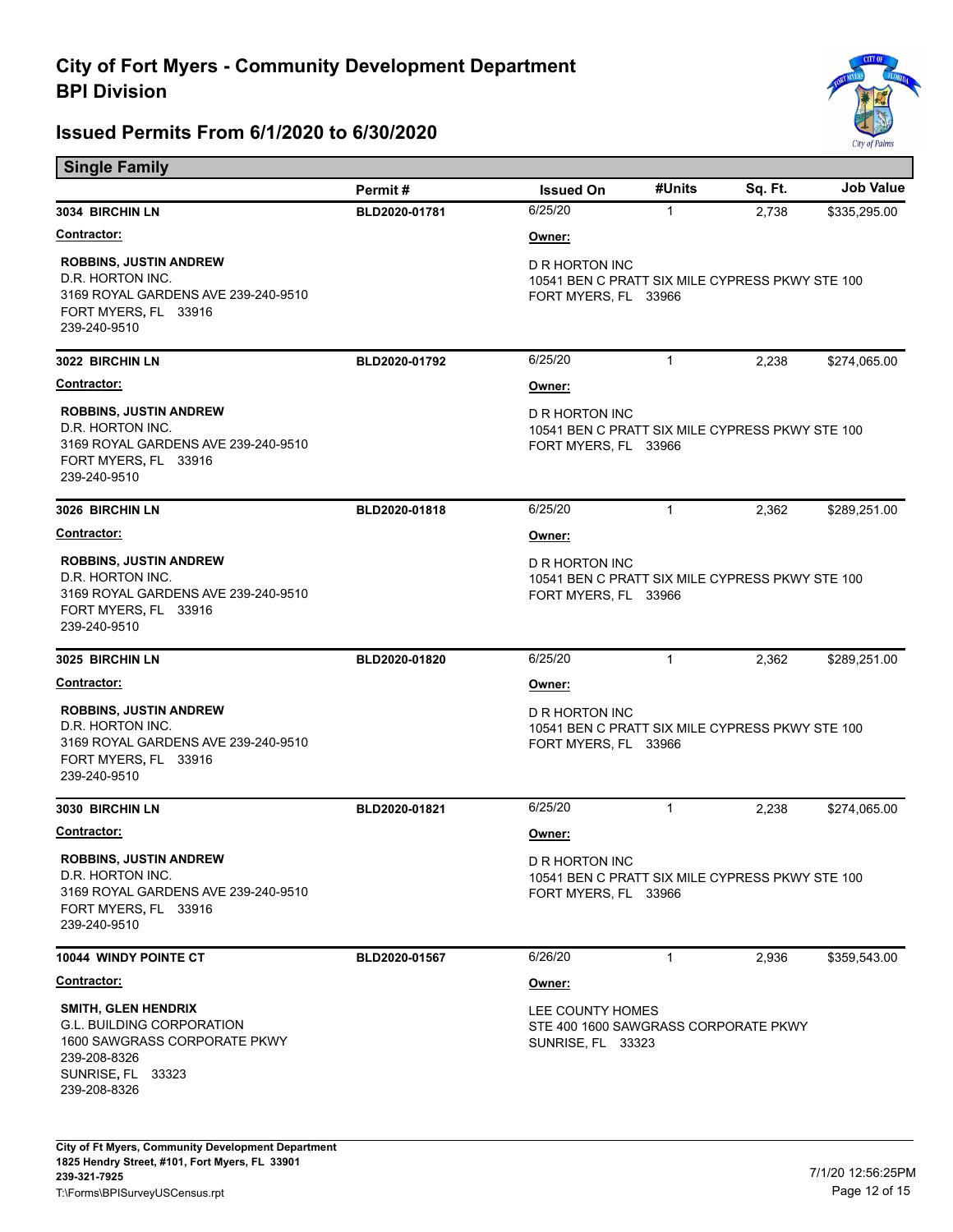

| <b>Single Family</b>                                                                                                                                |               |                                                                                           |        |         |                  |
|-----------------------------------------------------------------------------------------------------------------------------------------------------|---------------|-------------------------------------------------------------------------------------------|--------|---------|------------------|
|                                                                                                                                                     | Permit#       | <b>Issued On</b>                                                                          | #Units | Sq. Ft. | <b>Job Value</b> |
| <b>10026 WINDY POINTE CT</b>                                                                                                                        | BLD2020-01568 | 6/26/20                                                                                   | 1      | 4,053   | \$496,330.00     |
| <b>Contractor:</b>                                                                                                                                  |               | Owner:                                                                                    |        |         |                  |
| <b>SMITH, GLEN HENDRIX</b><br><b>G.L. BUILDING CORPORATION</b><br>1600 SAWGRASS CORPORATE PKWY<br>239-208-8326<br>SUNRISE, FL 33323<br>239-208-8326 |               | LEE COUNTY HOMES<br>STE 400 1600 SAWGRASS CORPORATE PKWY<br><b>SUNRISE, FL 33323</b>      |        |         |                  |
| 3021 BIRCHIN LN                                                                                                                                     | BLD2020-01828 | 6/29/20                                                                                   |        | 2,738   | \$335,295.00     |
| Contractor:                                                                                                                                         |               | Owner:                                                                                    |        |         |                  |
| <b>ROBBINS, JUSTIN ANDREW</b><br>D.R. HORTON INC.<br>3169 ROYAL GARDENS AVE 239-240-9510<br>FORT MYERS, FL 33916<br>239-240-9510                    |               | D R HORTON INC<br>10541 BEN C PRATT SIX MILE CYPRESS PKWY STE 100<br>FORT MYERS, FL 33966 |        |         |                  |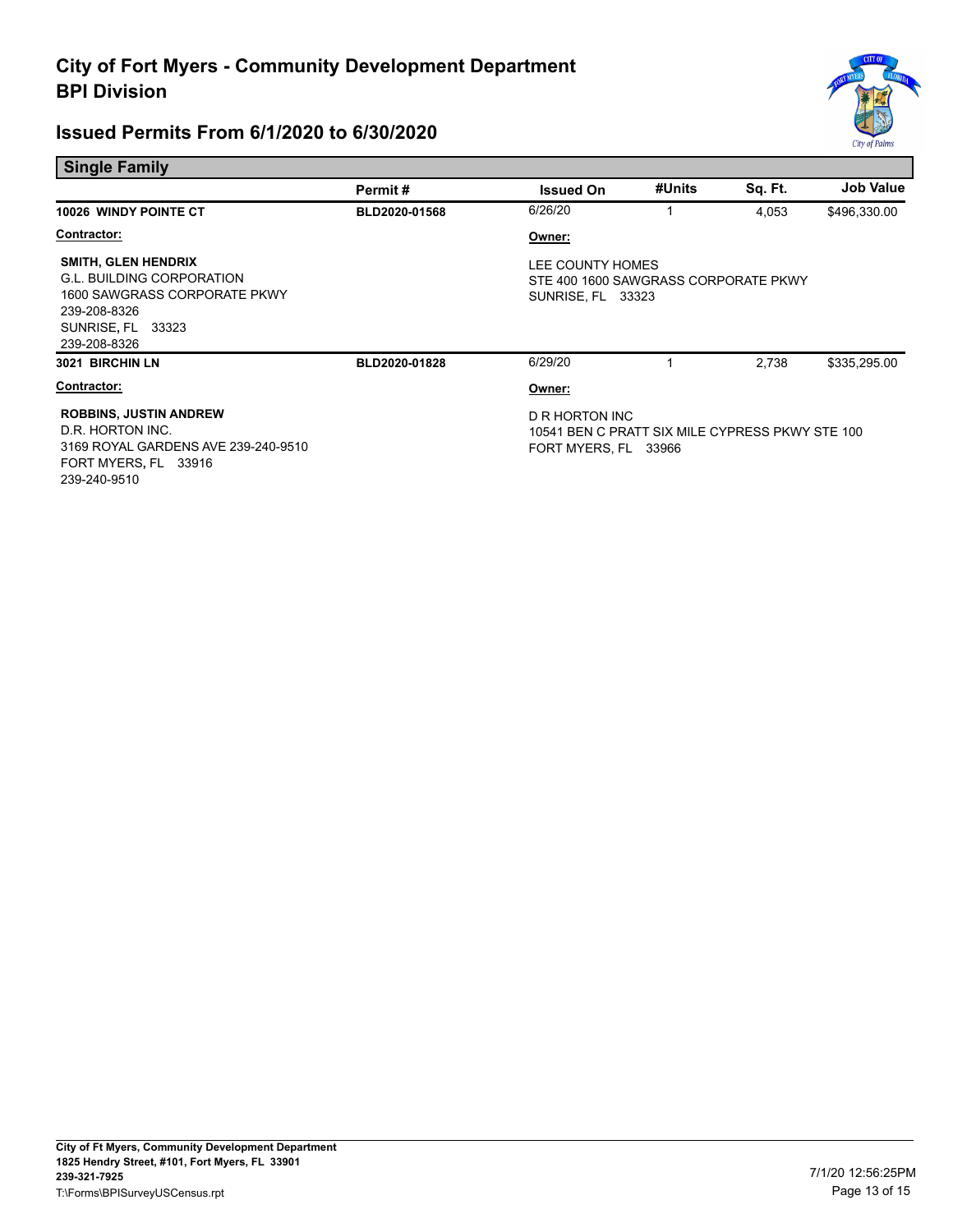

| <b>Single Family Attached</b>                                                                                                                       |               |                                                                                           |              |         |                  |  |
|-----------------------------------------------------------------------------------------------------------------------------------------------------|---------------|-------------------------------------------------------------------------------------------|--------------|---------|------------------|--|
|                                                                                                                                                     | Permit#       | <b>Issued On</b>                                                                          | #Units       | Sq. Ft. | <b>Job Value</b> |  |
| <b>4236 LEMONGRASS DR</b>                                                                                                                           | BLD2020-00100 | 6/2/20                                                                                    | $\mathbf{1}$ | 2,300   | \$278,852.00     |  |
| <u>Contractor:</u>                                                                                                                                  |               | Owner:                                                                                    |              |         |                  |  |
| <b>MCMURRAY, DARIN LEE</b><br>LENNAR HOMES LLC<br>10481 BEN C PRATT/SIX MILE CYP<br>239-278-1177<br>FORT MYERS, FL 33966<br>239-278-1177            |               | CALATLANTIC GROUP INC<br>10481 BEN C PRATT SIX MILE CYPRESS PKWY<br>FORT MYERS, FL 33966  |              |         |                  |  |
| <b>4232 LEMONGRASS DR</b>                                                                                                                           | BLD2020-00101 | 6/2/20                                                                                    | $\mathbf{1}$ | 2,342   | \$283,944.00     |  |
| <b>Contractor:</b>                                                                                                                                  |               | Owner:                                                                                    |              |         |                  |  |
| <b>MCMURRAY, DARIN LEE</b><br><b>LENNAR HOMES LLC</b><br>10481 BEN C PRATT/SIX MILE CYP<br>239-278-1177<br>FORT MYERS, FL 33966<br>239-278-1177     |               | CALATLANTIC GROUP INC<br>10481 BEN C PRATT SIX MILE CYPRESS PKWY<br>FORT MYERS, FL 33966  |              |         |                  |  |
| <b>4252 LEMONGRASS DR</b>                                                                                                                           | BLD2020-00383 | 6/2/20                                                                                    | $\mathbf{1}$ | 1,952   | \$236,660.00     |  |
| <u>Contractor:</u>                                                                                                                                  |               | Owner:                                                                                    |              |         |                  |  |
| <b>MCMURRAY, DARIN LEE</b><br><b>LENNAR HOMES LLC</b><br>10481 BEN C PRATT/SIX MILE CYP<br>239-278-1177<br>FORT MYERS, FL 33966<br>239-278-1177     |               | CALATLANTIC GROUP INC<br>10481 BEN C PRATT SIX MILE CYPRESS PKWY<br>FORT MYERS, FL 33966  |              |         |                  |  |
| <b>4248 LEMONGRASS DR</b>                                                                                                                           | BLD2020-00384 | 6/2/20                                                                                    | $\mathbf{1}$ | 1,979   | \$239,934.00     |  |
| <b>Contractor:</b>                                                                                                                                  |               | Owner:                                                                                    |              |         |                  |  |
| <b>MCMURRAY, DARIN LEE</b><br>LENNAR HOMES LLC<br>10481 BEN C PRATT/SIX MILE CYP<br>239-278-1177<br>FORT MYERS, FL 33966<br>239-278-1177            |               | CALATLANTIC GROUP INC<br>10481 BEN C PRATT SIX MILE CYPRESS PKWY<br>FORT MYERS, FL 33966  |              |         |                  |  |
| 11773 LAKEWOOD PRESERVE PL                                                                                                                          | BLD2020-00282 | 6/24/20                                                                                   | $\mathbf 1$  | 2,781   | \$337,168.00     |  |
| <b>Contractor:</b>                                                                                                                                  |               | Owner:                                                                                    |              |         |                  |  |
| <b>SMITH, GLEN HENDRIX</b><br><b>G.L. BUILDING CORPORATION</b><br>1600 SAWGRASS CORPORATE PKWY<br>239-208-8326<br>SUNRISE, FL 33323<br>239-208-8326 |               | LEE COUNTY HOMES<br>STE 400 1600 SAWGRASS CORPORATE PKWY<br><b>SUNRISE, FL 33323</b>      |              |         |                  |  |
| 4165 BLOOMFIELD ST                                                                                                                                  | BLD2020-01816 | 6/25/20                                                                                   | $\mathbf{1}$ | 2,121   | \$259,738.00     |  |
| <b>Contractor:</b>                                                                                                                                  |               | Owner:                                                                                    |              |         |                  |  |
| <b>ROBBINS, JUSTIN ANDREW</b><br>D.R. HORTON INC.<br>3169 ROYAL GARDENS AVE 239-240-9510<br>FORT MYERS, FL 33916<br>239-240-9510                    |               | D R HORTON INC<br>10541 BEN C PRATT SIX MILE CYPRESS PKWY STE 100<br>FORT MYERS, FL 33966 |              |         |                  |  |